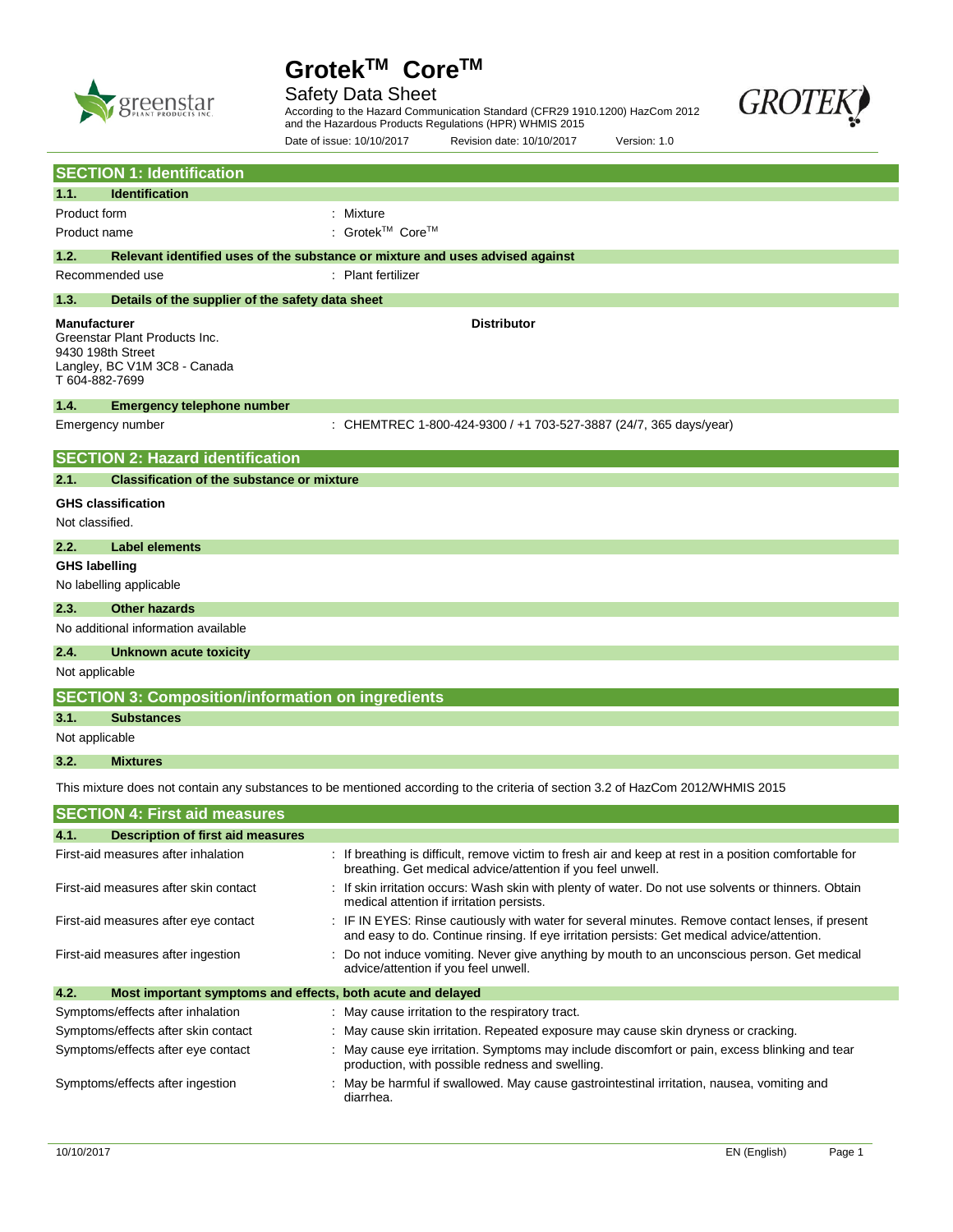# Safety Data Sheet

According to the Hazard Communication Standard (CFR29 1910.1200) HazCom 2012 and the Hazardous Products Regulations (HPR) WHMIS 2015

#### **4.3. Indication of any immediate medical attention and special treatment needed**

Symptoms may be delayed. In case of accident or if you feel unwell, seek medical advice immediately (show the label where possible).

| <b>SECTION 5: Firefighting measures</b>                                             |                                                                                                                                                                                                                                               |  |  |  |  |
|-------------------------------------------------------------------------------------|-----------------------------------------------------------------------------------------------------------------------------------------------------------------------------------------------------------------------------------------------|--|--|--|--|
| <b>Extinguishing media</b><br>5.1.                                                  |                                                                                                                                                                                                                                               |  |  |  |  |
| Suitable extinguishing media                                                        | : Chemical powder. Carbon dioxide. On large fires use water spray, fog or foam.                                                                                                                                                               |  |  |  |  |
| Unsuitable extinguishing media                                                      | : Do not use a solid water stream as it may scatter and spread fire.                                                                                                                                                                          |  |  |  |  |
| 5.2.<br>Special hazards arising from the substance or mixture                       |                                                                                                                                                                                                                                               |  |  |  |  |
| Fire hazard                                                                         | : Fire will produce dense black smoke. Products of combustion may include, and are not limited<br>to: oxides of carbon.                                                                                                                       |  |  |  |  |
| Reactivity                                                                          | : No dangerous reactions known under normal conditions of use.                                                                                                                                                                                |  |  |  |  |
| 5.3.<br><b>Advice for firefighters</b>                                              |                                                                                                                                                                                                                                               |  |  |  |  |
| Firefighting instructions                                                           | : Cool closed containers exposed to fire with water spray.                                                                                                                                                                                    |  |  |  |  |
| Protection during firefighting                                                      | : Keep upwind of fire. Wear full fire fighting turn-out gear (full Bunker gear) and respiratory<br>protection (SCBA).                                                                                                                         |  |  |  |  |
| <b>SECTION 6: Accidental release measures</b>                                       |                                                                                                                                                                                                                                               |  |  |  |  |
| 6.1.                                                                                | Personal precautions, protective equipment and emergency procedures                                                                                                                                                                           |  |  |  |  |
| General measures                                                                    | : Use personal protection recommended in Section 8. Isolate the hazard area and deny entry to<br>unnecessary and unprotected personnel.                                                                                                       |  |  |  |  |
| 6.1.1.<br>For non-emergency personnel                                               |                                                                                                                                                                                                                                               |  |  |  |  |
| No additional information available                                                 |                                                                                                                                                                                                                                               |  |  |  |  |
| 6.1.2.<br>For emergency responders                                                  |                                                                                                                                                                                                                                               |  |  |  |  |
| No additional information available                                                 |                                                                                                                                                                                                                                               |  |  |  |  |
| 6.2.<br><b>Environmental precautions</b>                                            |                                                                                                                                                                                                                                               |  |  |  |  |
| Prevent entry to sewers and public waters.                                          |                                                                                                                                                                                                                                               |  |  |  |  |
| 6.3.<br>Methods and material for containment and cleaning up                        |                                                                                                                                                                                                                                               |  |  |  |  |
| For containment                                                                     | : Absorb and/or contain spill with inert material (sand, vermiculite or other appropriate material),<br>then place in suitable container. Do not flush into surface water or sewer system. Wear<br>recommended personal protective equipment. |  |  |  |  |
| Methods for cleaning up                                                             | : Sweep or shovel spills into appropriate container for disposal.                                                                                                                                                                             |  |  |  |  |
| 6.4.<br><b>Reference to other sections</b>                                          |                                                                                                                                                                                                                                               |  |  |  |  |
| For further information refer to section 8: "Exposure controls/personal protection" |                                                                                                                                                                                                                                               |  |  |  |  |
| <b>SECTION 7: Handling and storage</b>                                              |                                                                                                                                                                                                                                               |  |  |  |  |
| 7.1.<br><b>Precautions for safe handling</b>                                        |                                                                                                                                                                                                                                               |  |  |  |  |
| Precautions for safe handling                                                       | : Avoid contact with skin and eyes. Avoid breathing dust/fume/gas/mist/vapours/spray. Do not<br>swallow. Handle and open container with care. When using do not eat, drink or smoke. Never<br>use pressure to empty container.                |  |  |  |  |
| Hygiene measures                                                                    | Wash contaminated clothing before reuse. Always wash hands after handling the product.                                                                                                                                                        |  |  |  |  |
| 7.2.<br>Conditions for safe storage, including any incompatibilities                |                                                                                                                                                                                                                                               |  |  |  |  |
| Storage conditions                                                                  | : Keep out of the reach of children. Keep container tightly closed. Keep away from heat. Keep<br>away from oxidising agents and strongly alkaline and strongly acidic materials. Store in a dry,<br>cool and well-ventilated place.           |  |  |  |  |
| : $5 - 35$ °C (41 - 95 °F)<br>Storage temperature                                   |                                                                                                                                                                                                                                               |  |  |  |  |
| <b>SECTION 8: Exposure controls/personal protection</b>                             |                                                                                                                                                                                                                                               |  |  |  |  |
| 8.1.<br><b>Control parameters</b>                                                   |                                                                                                                                                                                                                                               |  |  |  |  |
| No additional information available                                                 |                                                                                                                                                                                                                                               |  |  |  |  |

| 8.2.                             | <b>Exposure controls</b> |                                                                                                                |
|----------------------------------|--------------------------|----------------------------------------------------------------------------------------------------------------|
| Appropriate engineering controls |                          | Ensure good ventilation of the work station.                                                                   |
| Hand protection                  |                          | None necessary under normal conditions of use. Wear gloves if handling large quantities.                       |
| Eye protection                   |                          | None necessary under normal conditions of use. Wear safety glasses or goggles if handling<br>large quantities. |
| Skin and body protection         |                          | : Wear suitable protective clothing. Safety footwear.                                                          |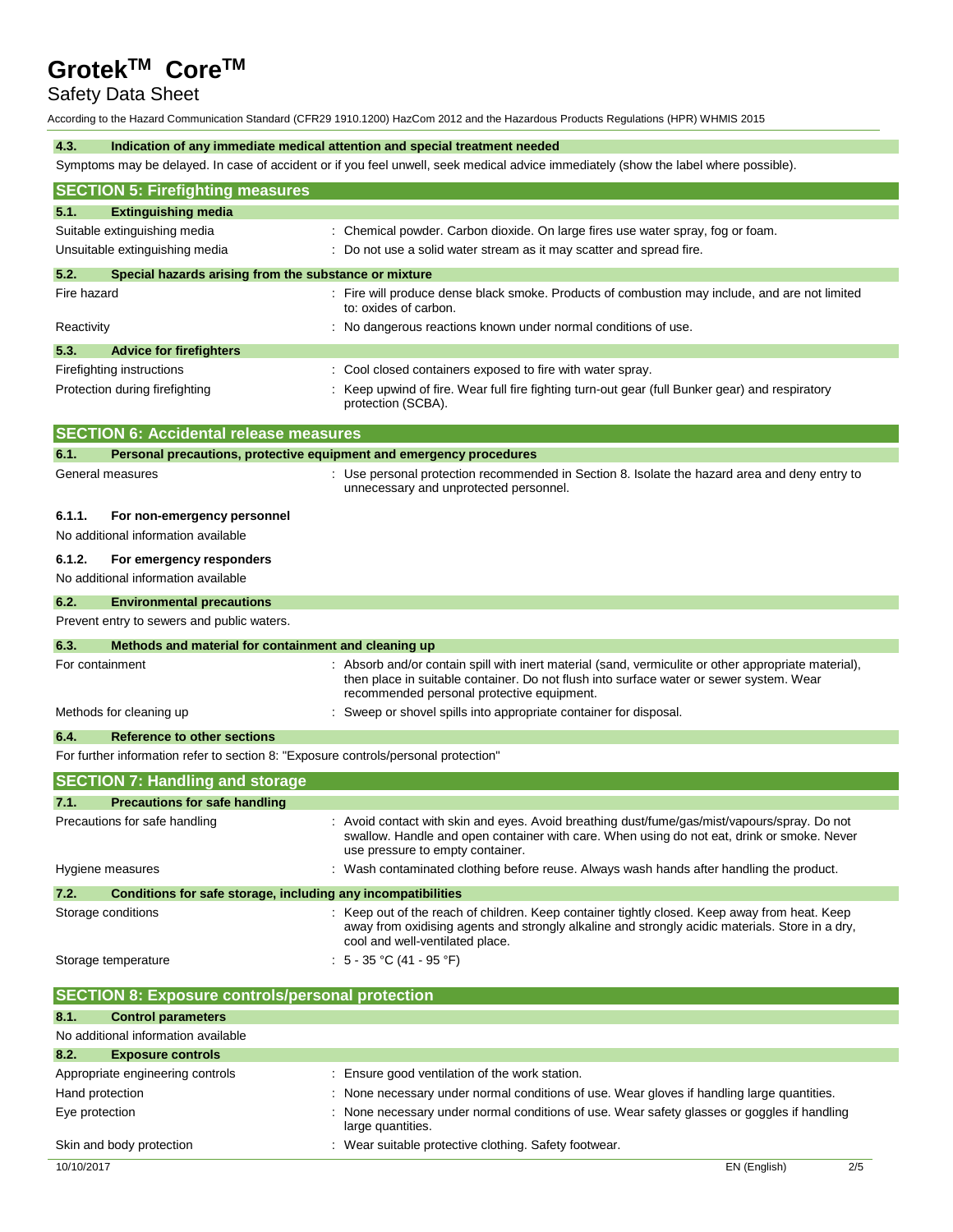## Safety Data Sheet

According to the Hazard Communication Standard (CFR29 1910.1200) HazCom 2012 and the Hazardous Products Regulations (HPR) WHMIS 2015

| Respiratory protection          |  | : In case of insufficient ventilation, wear suitable respiratory equipment. Respirator selection<br>must be based on known or anticipated exposure levels, the hazards of the product and the<br>safe working limits of the selected respirator. |
|---------------------------------|--|--------------------------------------------------------------------------------------------------------------------------------------------------------------------------------------------------------------------------------------------------|
| Environmental exposure controls |  | : Avoid release to the environment.                                                                                                                                                                                                              |
| Other information               |  | : Handle in accordance with good industrial hygiene and safety procedures. Do not eat, drink or<br>smoke when using this product.                                                                                                                |

## **SECTION 9: Physical and chemical properties**

| 9.1.                    | Information on basic physical and chemical properties |    |                          |
|-------------------------|-------------------------------------------------------|----|--------------------------|
| Physical state          |                                                       | t. | Liquid                   |
| Appearance              |                                                       |    | Liquid / Brown           |
| Colour                  |                                                       |    | <b>Brown</b>             |
| Odour                   |                                                       |    | Sweet                    |
| Odour threshold         |                                                       |    | Characteristic           |
| рH                      |                                                       |    | $4 - 6$                  |
| Melting point           |                                                       |    | No data available        |
| Freezing point          |                                                       |    | No data available        |
| Boiling point           |                                                       |    | No data available        |
| Flash point             |                                                       |    | $> 60 °C$ ( $> 140 °F$ ) |
|                         | Relative evaporation rate (butylacetate=1)            |    | No data available        |
|                         | Flammability (solid, gas)                             |    | No data available        |
| Vapour pressure         |                                                       |    | No data available        |
|                         | Relative vapour density at 20 °C                      |    | No data available        |
| Relative density        |                                                       |    | 1.3 kg/1L                |
| Solubility              |                                                       |    | Water: 100 %             |
|                         | Partition coefficient n-octanol/water                 |    | No data available        |
|                         | Auto-ignition temperature                             |    | No data available        |
|                         | Decomposition temperature                             |    | No data available        |
|                         | Viscosity, kinematic                                  |    | No data available        |
|                         | Viscosity, dynamic                                    |    | No data available        |
| <b>Explosive limits</b> |                                                       |    | No data available        |
|                         | <b>Explosive properties</b>                           |    | No data available        |
|                         | Oxidising properties                                  |    | No data available        |

### **9.2. Other information**

No additional information available

## **SECTION 10: Stability and reactivity**

### **10.1. Reactivity**

No dangerous reactions known under normal conditions of use.

#### **10.2. Chemical stability**

Stable under normal conditions. Unstable in contact with bases.

### **10.3. Possibility of hazardous reactions**

No dangerous reactions known under normal conditions of use. Neutralization can occur on contact with bases.

### **10.4. Conditions to avoid**

Heat. Incompatible materials.

#### **10.5. Incompatible materials**

Bases.

## **10.6. Hazardous decomposition products**

May include, and are not limited to: oxides of carbon, harmful and corrosive vapours.

# **SECTION 11: Toxicological information**

## **11.1. Information on toxicological effects**

Acute toxicity (oral) **Example 2** Controller toxicity (oral) and the set of the set of the set of the set of the set of the set of the set of the set of the set of the set of the set of the set of the set of the set of the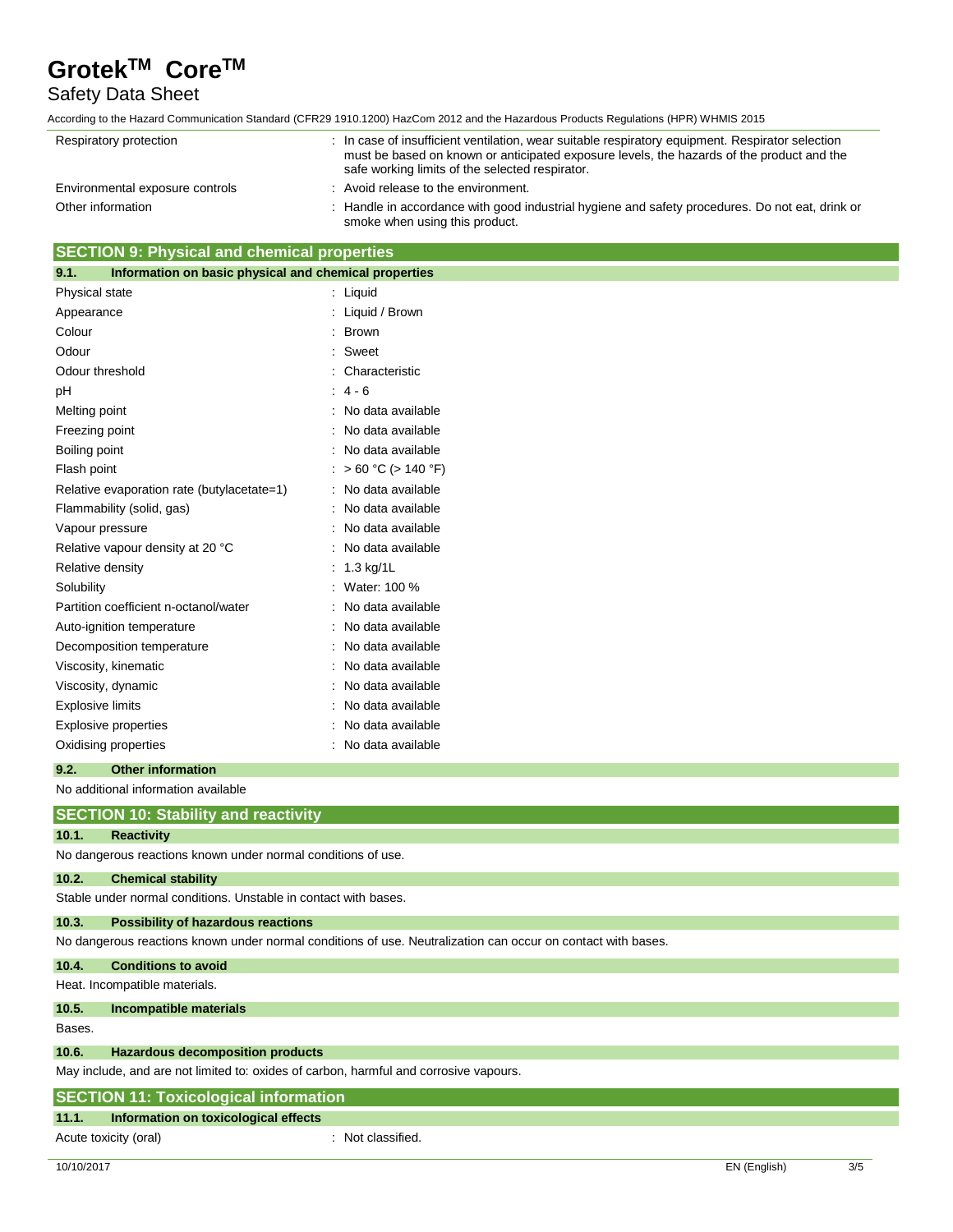## Safety Data Sheet

According to the Hazard Communication Standard (CFR29 1910.1200) HazCom 2012 and the Hazardous Products Regulations (HPR) WHMIS 2015

| Acute toxicity (dermal)                   | : Not classified.                                                                                                                                |
|-------------------------------------------|--------------------------------------------------------------------------------------------------------------------------------------------------|
| Acute toxicity (inhalation)               | : Not classified.                                                                                                                                |
| Skin corrosion/irritation                 | : Not classified.                                                                                                                                |
|                                           | $pH: 4 - 6$                                                                                                                                      |
| Serious eye damage/irritation             | : Not classified.                                                                                                                                |
|                                           | pH: 4 - 6                                                                                                                                        |
| Respiratory or skin sensitisation         | : Not classified.                                                                                                                                |
| Germ cell mutagenicity                    | : Not classified.                                                                                                                                |
| Carcinogenicity - Description             | : Not classified.                                                                                                                                |
| Reproductive toxicity                     | : Not classified.                                                                                                                                |
| STOT-single exposure                      | : Not classified.                                                                                                                                |
| STOT-repeated exposure                    | : Not classified.                                                                                                                                |
| Aspiration hazard                         | : Not classified.                                                                                                                                |
| Symptoms/effects after inhalation         | : May cause irritation to the respiratory tract.                                                                                                 |
| Symptoms/effects after skin contact       | : May cause skin irritation. Repeated exposure may cause skin dryness or cracking.                                                               |
| Symptoms/effects after eye contact        | : May cause eye irritation. Symptoms may include discomfort or pain, excess blinking and tear<br>production, with possible redness and swelling. |
| Symptoms/effects after ingestion          | : May be harmful if swallowed. May cause gastrointestinal irritation, nausea, vomiting and<br>diarrhea.                                          |
| Other information                         | : Likely routes of exposure: ingestion, inhalation, skin and eye.                                                                                |
| <b>SECTION 12: Ecological information</b> |                                                                                                                                                  |

# **12.1. Toxicity**

Ecology - general **Ecology** - general in the aquatic environment.

| 12.2.<br><b>Persistence and degradability</b>                                                                                                                                                                                                                                                                                                     |                           |  |  |
|---------------------------------------------------------------------------------------------------------------------------------------------------------------------------------------------------------------------------------------------------------------------------------------------------------------------------------------------------|---------------------------|--|--|
| Grotek™ Core™                                                                                                                                                                                                                                                                                                                                     |                           |  |  |
| Persistence and degradability                                                                                                                                                                                                                                                                                                                     | Not established.          |  |  |
| 12.3.<br><b>Bioaccumulative potential</b>                                                                                                                                                                                                                                                                                                         |                           |  |  |
| Grotek™ Core™                                                                                                                                                                                                                                                                                                                                     |                           |  |  |
| Bioaccumulative potential                                                                                                                                                                                                                                                                                                                         | Not established.          |  |  |
| 12.4.<br><b>Mobility in soil</b>                                                                                                                                                                                                                                                                                                                  |                           |  |  |
| No additional information available                                                                                                                                                                                                                                                                                                               |                           |  |  |
| 12.5.<br>Other adverse effects                                                                                                                                                                                                                                                                                                                    |                           |  |  |
| Other information                                                                                                                                                                                                                                                                                                                                 | : No other effects known. |  |  |
| $\overline{\mathbf{OPT}}$ $\mathbf{OPT}$ $\mathbf{N}$ $\mathbf{N}$ $\mathbf{N}$ $\mathbf{N}$ $\mathbf{N}$ $\mathbf{N}$ $\mathbf{N}$ $\mathbf{N}$ $\mathbf{N}$ $\mathbf{N}$ $\mathbf{N}$ $\mathbf{N}$ $\mathbf{N}$ $\mathbf{N}$ $\mathbf{N}$ $\mathbf{N}$ $\mathbf{N}$ $\mathbf{N}$ $\mathbf{N}$ $\mathbf{N}$ $\mathbf{N}$ $\mathbf{N}$ $\mathbf{$ |                           |  |  |

## **SECTION 13: Disposal considerations**

**13.1. Waste treatment methods**

Product/Packaging disposal recommendations : Dispose in a safe manner in accordance with local/national regulations.

#### **SECTION 14: Transport information**

#### **Department of Transportation (DOT) and Transportation of Dangerous Goods (TDG)**

In accordance with DOT/TDG Not regulated

### **SECTION 15: Regulatory information**

#### **15.1. Federal regulations**

All components of this product are listed, or excluded from listing, on the United States Environmental Protection Agency Toxic Substances Control Act (TSCA) inventory

All components of this product are listed, or excluded from listing, on the Canadian DSL (Domestic Substances List) and NDSL (Non-Domestic Substances List) inventories